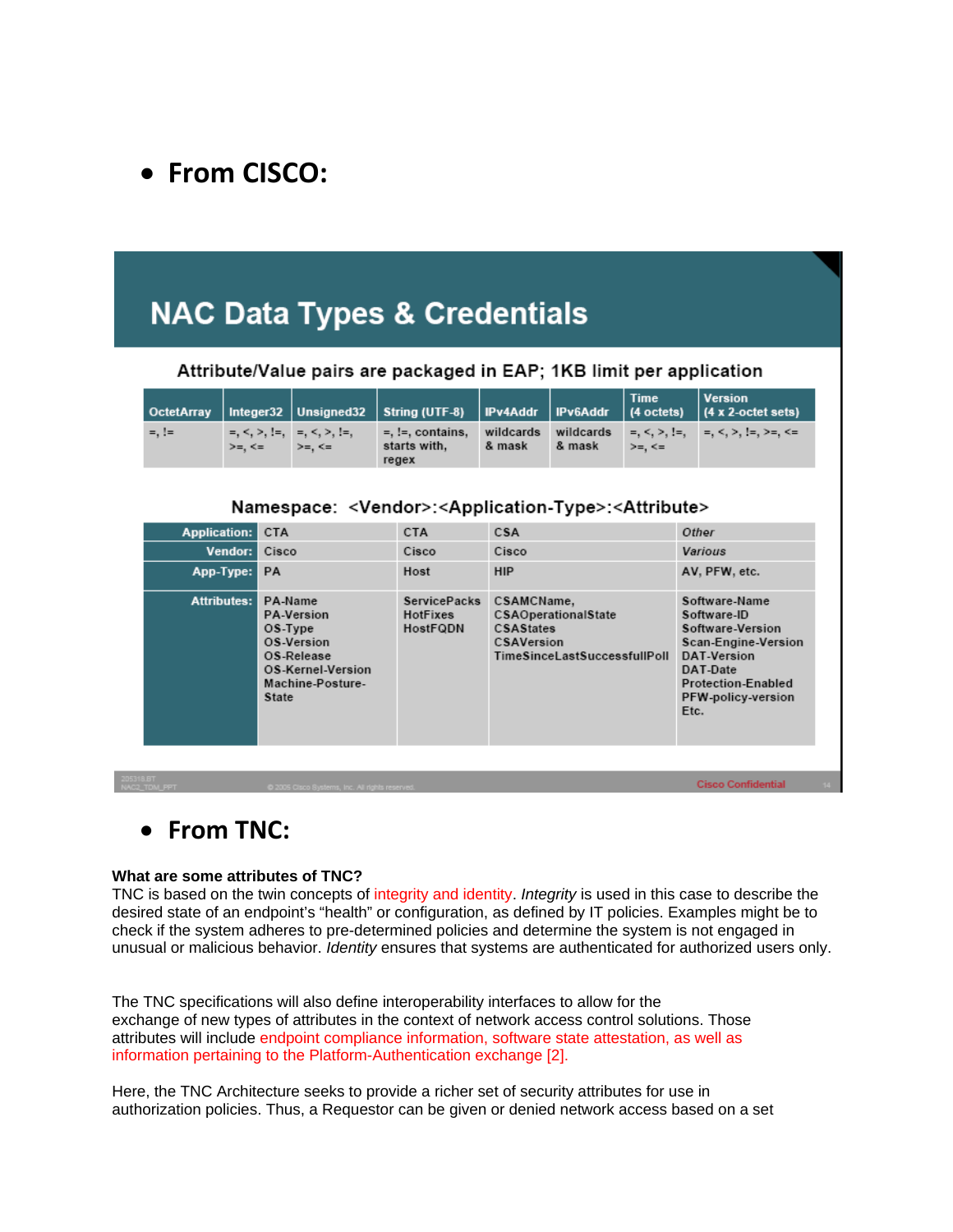of finer grain rules that peer deeper into the Requestor's system state. In this way, a AAA Server can provide authorization to a Client not only on the basis of the Client's network-related attributes (e.g. IP address, domain) and user-related attributes (e.g. user password, user certificate), but also on the Client platform integrity state (e.g. hardware configuration, BIOS, Kernel versions, OS patch level, Anti-Virus signatures, etc).

With the growing popularity of EAP as a way to allow various authentication methods to be used between the AR (i.e. client, EAP-Peer or Supplicant) and PDP (Authentication Server), extensions have thus been defined in RFC3579 for RADIUS itself to support EAP. The aim of the extensions is to use RADIUS to shuttle RADIUS-encapsulated EAP packets between the AR (or PEP in the TNC Architecture) and the PDP Two new attributes that were introduced into RADIUS in RFC3579 to achieve this are the EAP-Message and Message-Authenticator attributes.

## • **From Encyclopedia:**

## Attributes of a secure network

Network security starts from authenticating any user, most likely an username and a password. Once authenticated, firewall enforces access policies such as what services are allowed to be accessed by the network users.<sup>[1]</sup> Though effective to prevent unauthorized access, this component fails to check potentially harmful contents such as computer worms being transmitted over the network. An intrusion prevention system (IPS)<sup>[2]</sup> helps detect and prevent such malware. IPS also monitors for suspicious network traffic for contents, volume and anomalies to protect the network from attacks such as denial of service. Communication between two hosts using the network could be encrypted to maintain privacy. Individual events occurring on the network could be tracked for audit purposes and for a later high level analysis.

*Honeypots*, essentially decoy network-accessible resources, could be deployed in a network as surveillance and early-warning tools. Techniques used by the attackers that attempt to compromise these decoy resources are studied during and after an attack to keep an eye on new exploitation techniques. Such analysis could be used to further tighten security of the actual network being protected by the honeypot.<sup>[3]</sup>